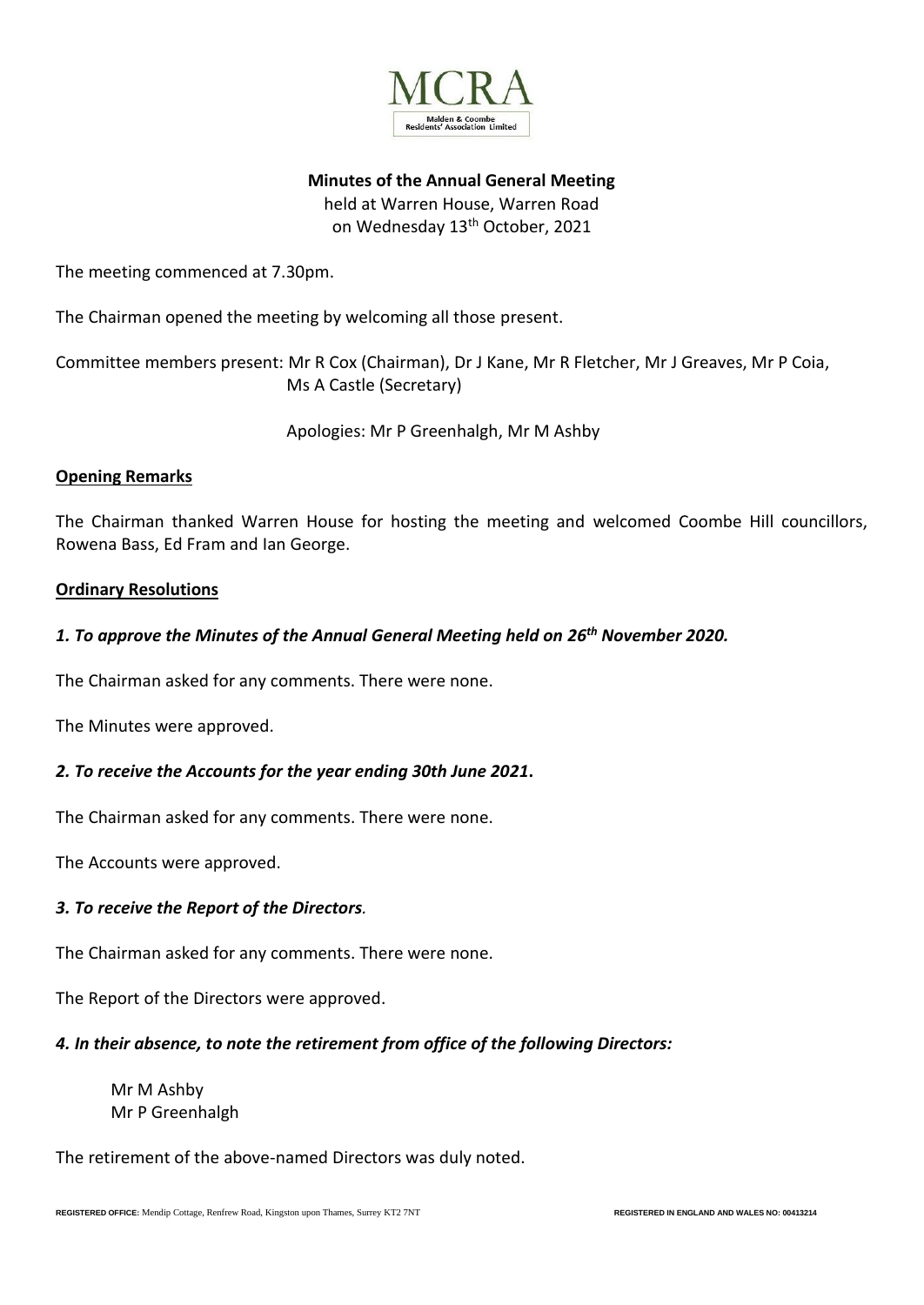### *5a. In their absence, to re-elect those above named wishing to stand again.*

Mr M Ashby was duly proposed by Dr Judy Kane and seconded by Justin Greaves. Mr P Greenhalgh was duly proposed by Paul Coia and seconded by Hani Madanat. Both the above was elected to office by the meeting with majority votes in their favour.

## *5c. To amend the Articles of Association*

The Chairman outlined the need to update the Articles of Association by adding in the electronic means of communication.

The amendment was duly proposed by Hani Madanat and seconded by Jane Wheelock. The amendment was approved by a majority of votes and one proxy.

## **Other comments**

The Chairman updated on recent developments at The Holy Cross Preparatory School explaining they have opened a nursery for an extra 36 pupils and four staff without planning permission. The Chairman added that the school is attempting to regularise the number of pupils, from 250 to 323. He added the Council has sat on the decision for three months but that the Co-Chairs have been notified of a decision that will be made by the end of this week. The Chairman also raised the issue of the Starbucks franchise at Warren House and the concerns of many residents, noting that while there is wide support for Warren House to succeed as an institution, the building is tightly regulated by a 2017 planning application and that several residents have written to MCRA to complain about the franchise, and in particular, the advertising of it which lowers the tone of the Estate. The Chairman added that MCRA has queried with the Council about whether advertising in a residential and conservation area is permitted, but progress with this consultation is slow. The Chairman also raised the issue of yellow lines at the top of Warren Road by Kingston Hill and reiterated that the public consultation has not yet taken place. He added that MCRA is speaking with the Council on updating the traffic calming measures to prevent dangerous driving and speeding cars and reiterated that the roads have a 20 miles per hour speed limit. The Chairman then reminded residents of the Annual Contribution of £40 (and £200 for institutions) and that payment is essential to ensure MCRA can continue its work. He added that while MCRA has received a positive response so far, there are a group of residents that still do not pay the contribution. The Chairman asked attendees to remind their fellow neighbours to make their contribution.

The Chairman invited Rowena Bass, Ed Fram and Ian George to address the meeting. Ms Bass said the councillors always feel this ward is a jewel in Kingston's crown, as is the setting of Warren House. She invited residents to get in contact with them via the councillor's website as they continue to work with MCRA on all matters to do with the ward, and indeed the borough. Mr George added that each first Saturday of the month, the councillors hold their surgery at Warren House and invited residents to attend for a one-to-one meeting if they have concerns or issues.

The Chairman then invited residents to ask questions. John McRoberts [Bruin Wood, George Road] asked for an update on the status of the 'land for houses' threat to Coombe Wood Golf Club following the pre-Covid Kingston Lodge Hotel meeting in 2019. Ms Bass reassured residents saying that she believed this to be a scare story and that there are no plans to build on the land. Mr George added the London Plan is being reviewed and so there should be more detail next year.

There was a general positive comment from a resident on the Council patrolling of unauthorised cars recently on the Estate. The Chairman responded that this was enacted with the help of Ms Bass who helped remind the Council of their duty to patrol the Estate.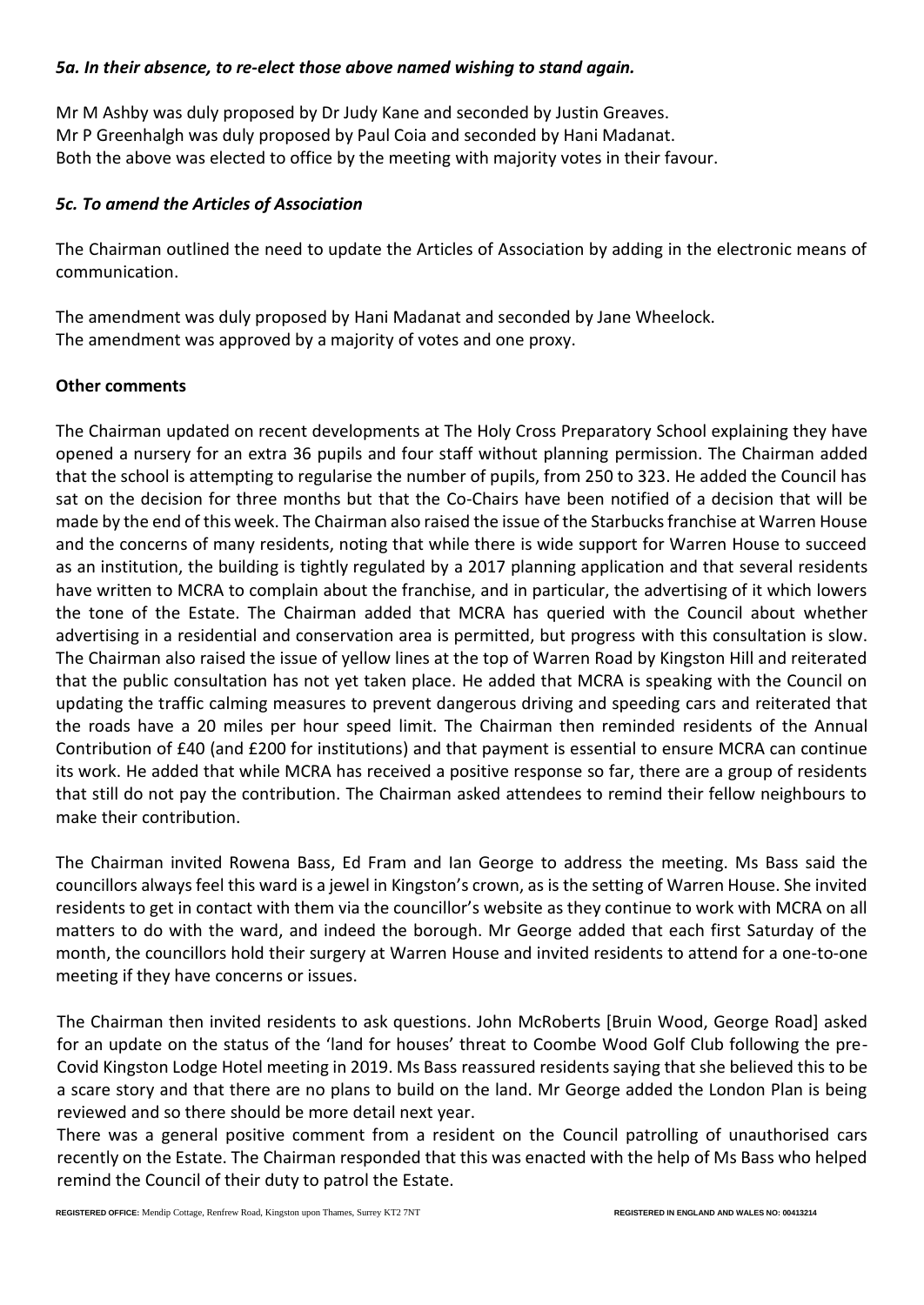Jane Wheelock [Edgecoombe Close] asked if restrictions to parking would be put in place to stop the large amount of non-Estate drivers parking at Warren Road/Kingston Hill to access Richmond Park. Dr Kane responded to say double yellow lines have been approved by local residents in this area but a TMO needs to be applied, together with an advertisement in the local paper which should happen before Christmas. She added double yellow lines will hopefully be in place early in 2022. The Chairman added that with the change of the Gatekeeper rotas and the changes to the permit labelling in 2021, residents should have seen a marked improvement in this trouble spot. Mr McRoberts asked if residents would be permitted to park on the double yellow lines. Dr Kane answered that nobody would be allowed to park on the lines, and Mr McRoberts voiced his disapproval to say residents should be permitted to park there. Dr Kane said it is dangerous to park in this area and that residents are still able to park south of Paget Place. She added the upcoming changes to Richmond Park's parking arrangements will impact Warren Road.

Hani Madanat [Warren Road] asked why MCRA hasn't put in place a policy, like other Estates, to charge developers who demolish and rebuild homes, for example, charging a £10,000 fee. Mr Greaves answered on behalf of MCRA to say we are unable to charge developers this fee but added that there is a possibility that the Council can impose a charge for work as a consequence of building damage to roads and surrounds. He added, although the Council has made one or two charges in the recent past, it has been difficult to formally impose a fee. The Chairman added that the maintenance costs after these developments have beeb completed are extremely expensive and that a £10,000 fee should be imposed as it's a small amount in relation to the multi-million-pound developments that take place.

Peter Butler [Coombe Neville], asked for more details on the planning at The Holy Cross and added the traffic is unacceptable and dangerous around it and the surrounding schools. The Chairman reiterated and clarified the changes to the numbers of pupils at The Holy Cross and explained that their Certificate of Lawful Occupation application means they are seeking that no lawful action can be taken against them since the rise in pupil numbers. He added that the use of the Caretaker's Lodge was not stipulated as a nursery in the planning documents, but it was in the local publicity, and added that the Council has appeared glacial in their lack of response as they do not appear to have a grip on the situation. Ann Allen [Cardinal House, George Road] added that an extension was added to the Lodge. The Chairman said this was legal in their application. Mr McRoberts suggested that local minibuses could be used for all the schools as a feeder system to stop traffic on the Estate. Helen McRoberts added that when their daughter attended The Holy Cross, she had suggested minibuses to the school, but the school leadership didn't enforce it. She also raised the problem of unsightly large banners at The Holy Cross and smelly coaches, adding that Rokeby School's huge coach which can barely fit on the roads, had almost knocked her down as she walked her dog today. The Chairman responded to say another traffic study needs to be implemented and that Rokeby School was intending to do one before lockdown and should be doing one imminently. Dr Kane added that MCRA continually suggests solutions but understood The Holy Cross are not willing to consider them. David Clark [Paget Place] said the yellow bus system like the one in the USA would be a perfect solution. Dr Kane added that The Holy Cross bursar had told her that many parents' cars were electric and therefore pollution wasn't an issue on the Estate.

David Stern [High Coombe Place] asked if MCRA would set up a residents' WhatsApp group. The Chairman said this is something MCRA has considered. Amy Castle [MCRA Secretary] expressed a concern that, with so many residents, it might be difficult to manage the 'noise' but encouraged individual roads to set up WhatsApp groups which she would then use to help resident communications.

John Giles [Paget Place] asked about crime statistics and CCTV. The Chairman said that the police team were invited to join the AGM but were not available. He added that it has been difficult to have the police view the CCTV as they rely on MCRA notifying them of incidents and they are slow to take action to view the footage before it is deleted after 28 days. Ms Castle added that the latest crime statistics were requested for the AGM but had not been supplied by the police. Ms Bass added that she receives crime figures fairly frequently and it is car crime that has been the most common of late and encouraged residents to report any type of crime to the police. Ms Wheelock asked why MCRA couldn't access the CCTV if it's paid for by residents. The Chairman replied that MCRA is prevented by GDPR. Dominique Haineback [Golf Club Drive]